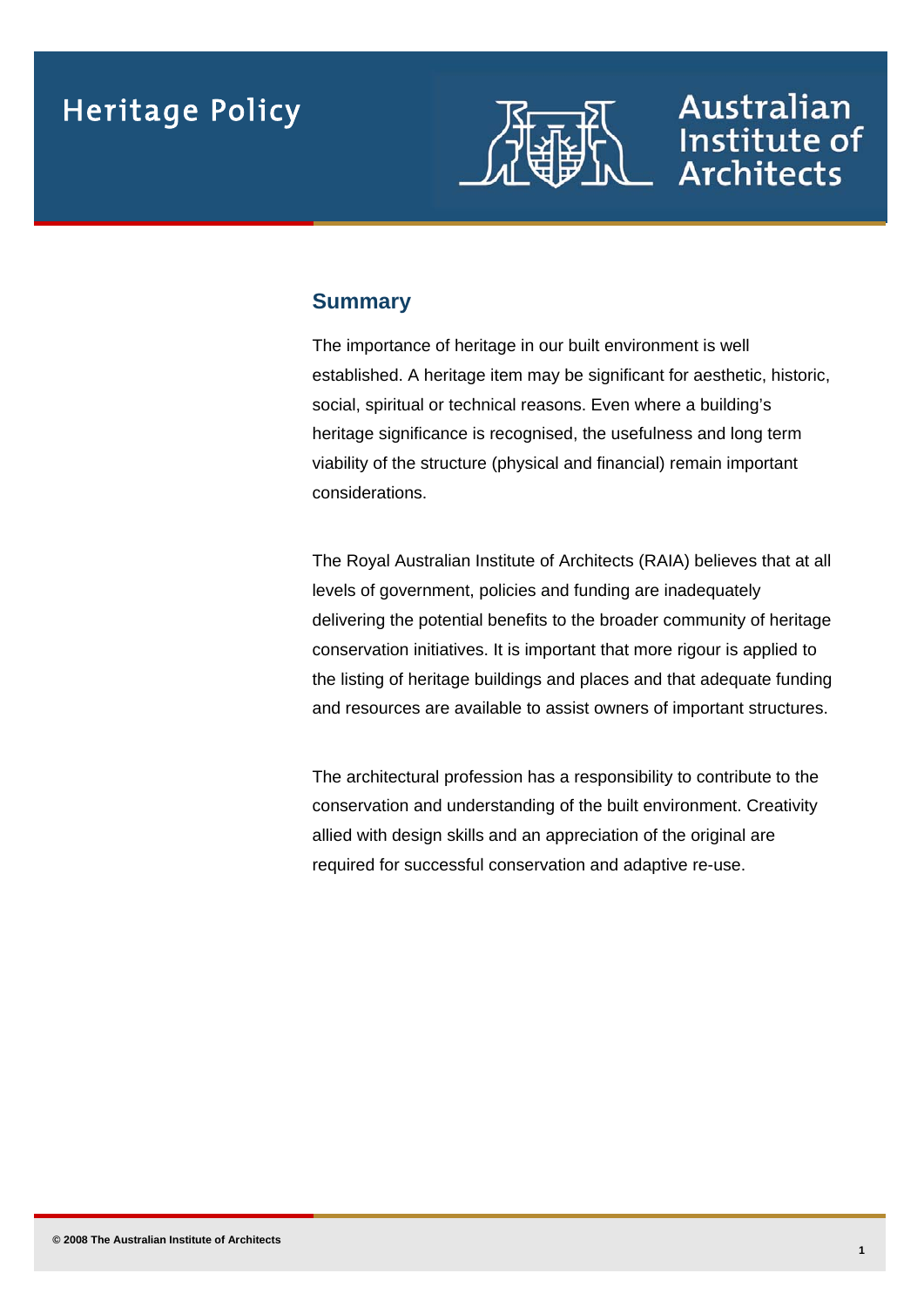

### Australian Institute of **Architects**

### **Background**

Since the 1930s the RAIA (Royal Australian Institute of Architects) has been an active advocate of heritage conservation and has produced the seminal RAIA Register of Significant 20th Century Buildings. The RAIA reaffirms the responsibility of the architectural profession to contribute to the proper conservation and understanding of the natural and cultural environment, and in particular, the built environment. The Institute believes that those involved in the provision of advice regarding the conservation of buildings must be registered architects with an understanding of heritage issues, design skills, and appropriate knowledge and experience of construction and compliance.

The importance of heritage in our built environment is well established. A heritage item may be significant for aesthetic, historic, social, spiritual or technical reasons but whatever the reasons are, architects should play a significant role in the item's creation, conservation, adaptation and ongoing management and maintenance. Recent government reviews of heritage protection in Australia have identified the need for improvement in a number of areas, including, implementing more rigorous listing procedures for heritage items and providing more adequate assistance and resources for their ongoing well-being.

Most buildings require significant re-investment every 20 to 30 years. Even where a building's heritage significance is well established, the usefulness and long term viability of the building (physical and financial) remain important considerations.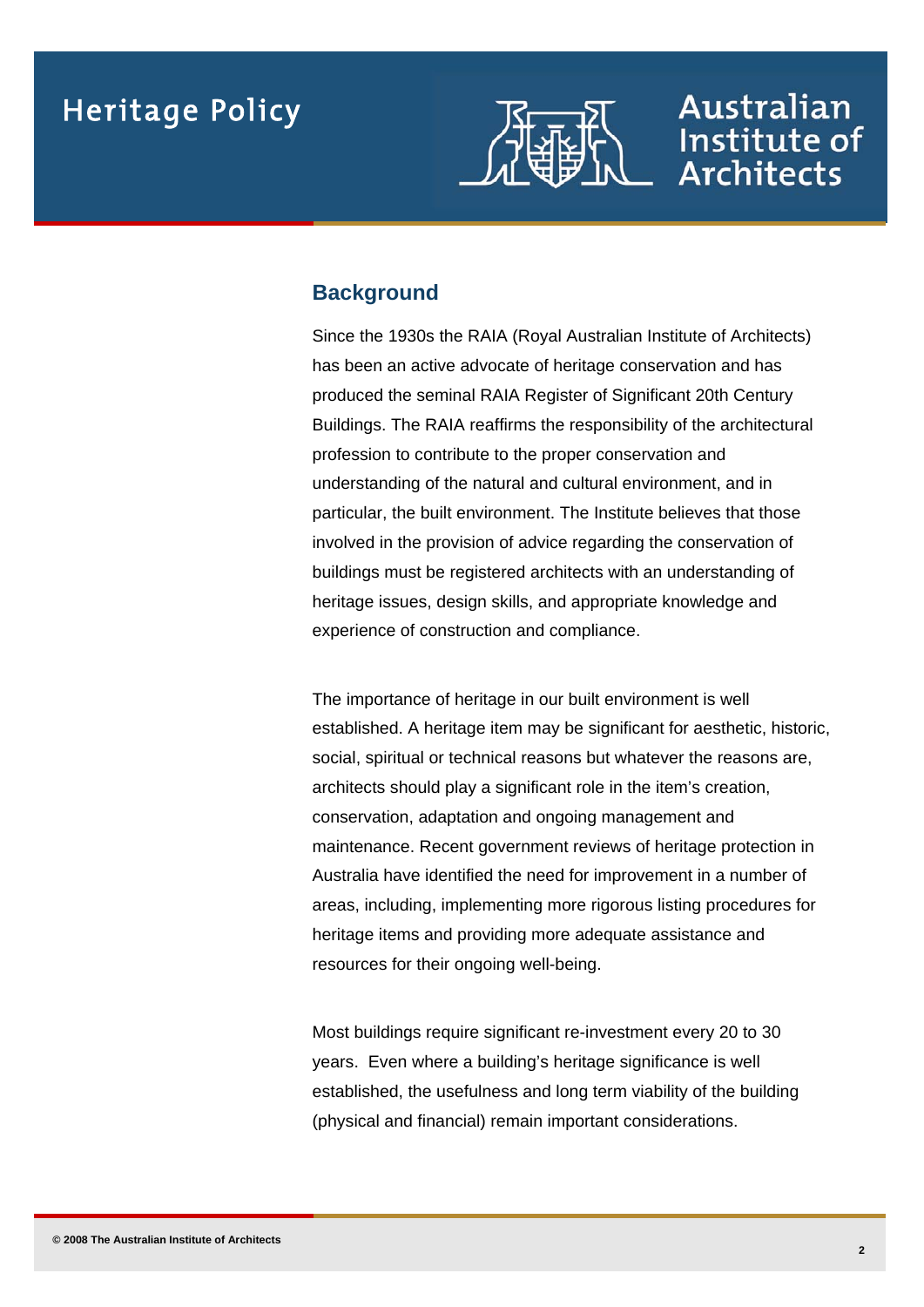

### Australian Institute of **Architects**

Some buildings are of such significance that retention in their original or existing form is essential. In other cases it may be necessary for them to be upgraded to achieve compliance with current standards, and/or adapted for new uses in order to survive. Adaptive re-use involves appropriate and acceptable modification of the existing entity and perhaps sympathetic extensions, in order to reinvigorate the building and to achieve a dignified and viable future. To do this successfully it is always important to understand the significance of the place and its component parts, its context and setting, and the original design intent at the commencement of the process. Creativity allied with design skills as well as an appreciation of the original building are required. A sustainable future is assisted by the ongoing maintenance and appropriate use of existing buildings.

### **What Governments need to do**

The listing of buildings and places on statutory heritage registers and planning instruments places obligations on owners with regard to retention and maintenance and so must be allied with appropriate government assistance. At all levels of government, policies and funding are inadequately delivering the potential benefits to the broader community of heritage conservation initiatives.

The RAIA recommends that Governments pursue:

 A more rigorous process for the listing of heritage items. Listing must be based on well researched significance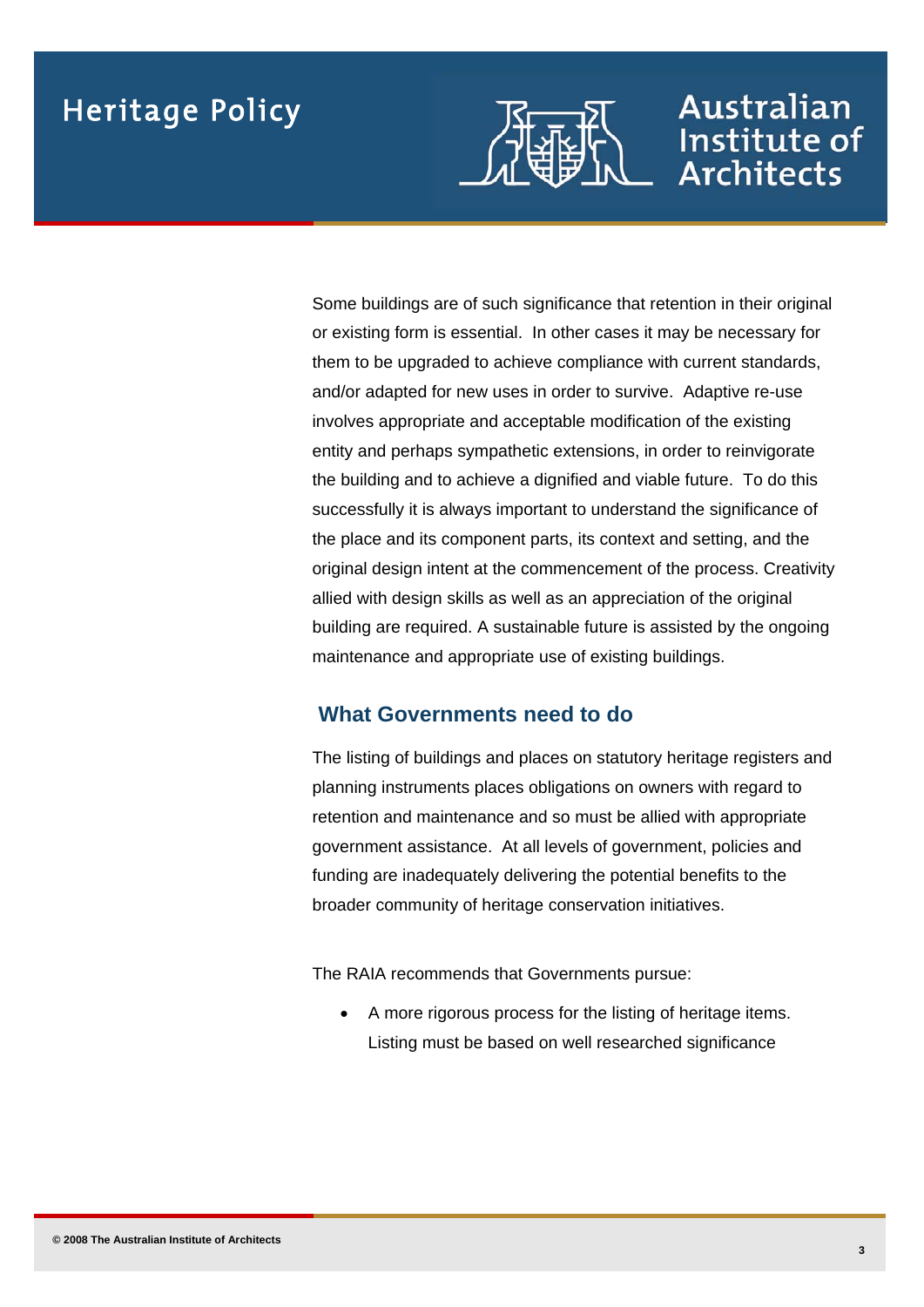

## Australian Institute of **Architects**

- The creation of new organisations and processes within the Commonwealth, States, Territories and local government to responsibly manage important heritage properties. These may include public/private ventures which secure the property, while enabling effective use, maintenance and a degree of public access. Several possible models exist in New South Wales.
- The provision of adequate funding and tax incentives for important buildings and places
- Increased funding for the provision of adequate training for heritage conservation, specifically for architects
- The involvement of appropriately skilled architects in relevant decision-making regarding the conservation of listed heritage buildings and places

### **What RAIA members need to do**

The RAIA has established the following Principles for the guidance of, and implementation by, its members.

#### **Principle 1**

Conserve significant places of cultural heritage

• Take responsibility for ascertaining whether or not the architect's work is likely to affect a place of cultural heritage significance on their site or in the vicinity, including its context, and ensure that their work does not adversely affect any such place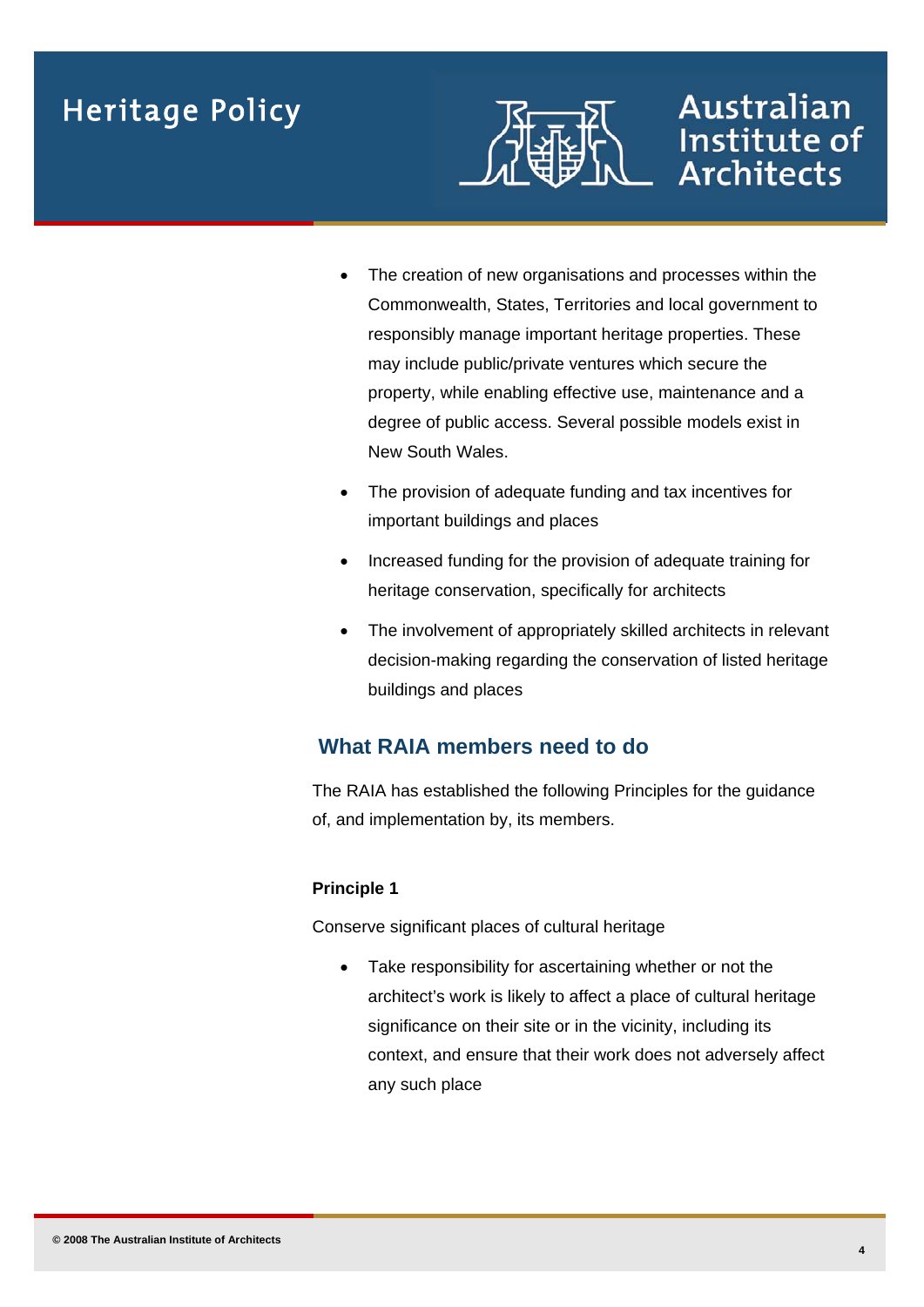

### Australian Institute of **Architects**

#### **Principle 2**

Endorse and facilitate cultural heritage management

- Recognise obligations arising under international, Commonwealth, State, Territory and local government heritage listings and legislation, and RAIA Registers and listings as well as RAIA Heritage Criteria (see attached)
- Promote the need for cultural heritage conservation to client groups and government at all levels
- Accept the Australia ICOMOS Burra Charter as a guiding document in the practice of architectural conservation
- Confirm the importance of architectural assessments of heritage items and ensure that they are undertaken by registered architects with a sound understanding of heritage issues and appropriate knowledge and experience of construction and compliance issues

#### **Principle 3**

Recognise and respect fellow professional and community groups engaged in cultural heritage management

- Recognise a number of disciplines involved in the assessment and management of cultural heritage, in particular historians, archaeologists and engineers
- Involve suitably experienced professionals
- Identify and consult key organisations (such as your State/Territory heritage agency) and community groups (such as the National Trust of Australia) involved in conservation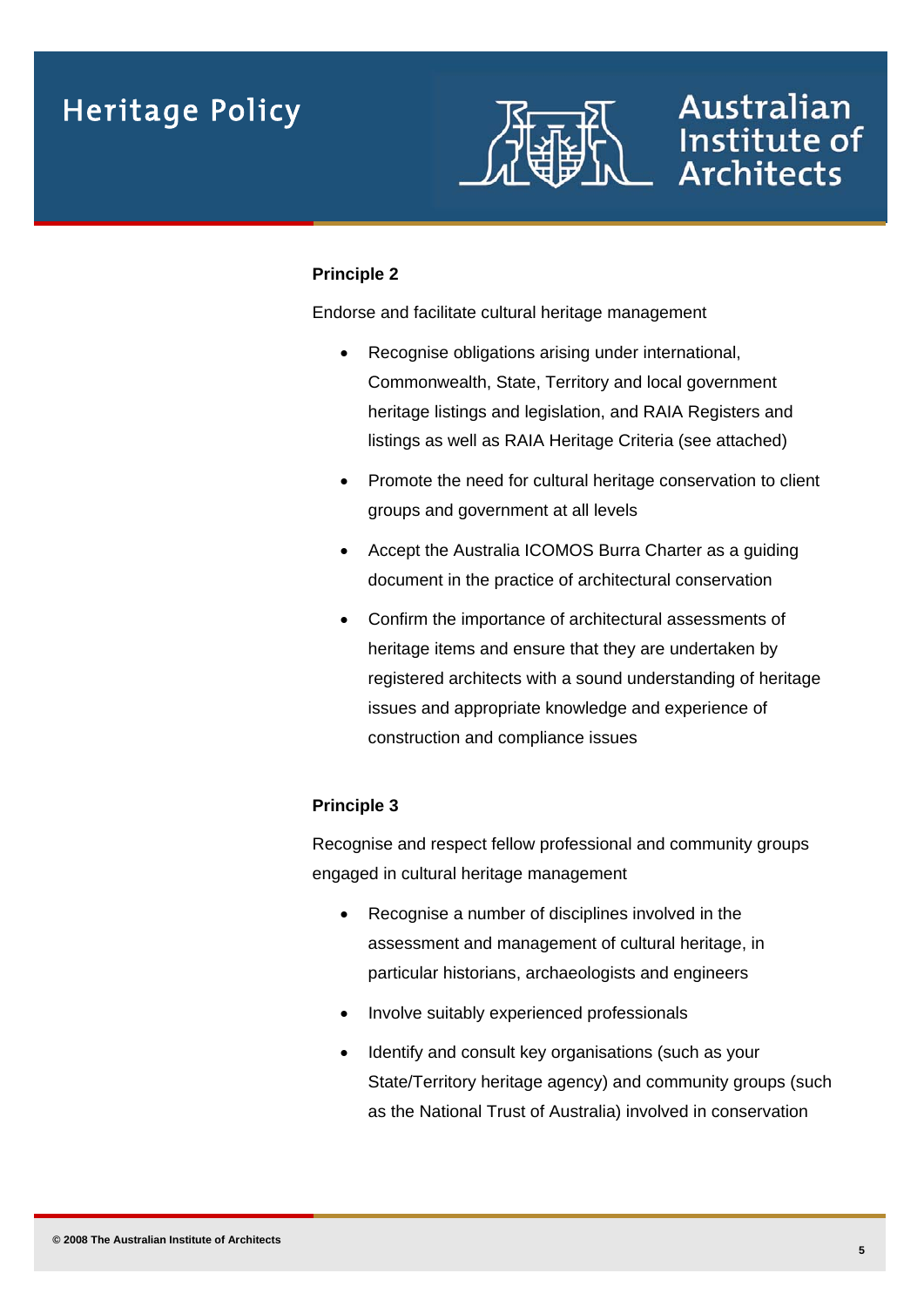

## Australian Institute of **Architects**

- Consult relevant stakeholder groups when carrying out assessments or proposing changes to a place
- Promote RAIA representation and/or participation by architects on Commonwealth, State, Territory and local government heritage bodies
- Acknowledge and reward publicly the input of fellow professionals and contributing disciplines through joint awards

#### **Principle 4**

Identify, evaluate, interpret and manage culturally significant places

- Encourage thorough historical and diagnostic research into Australian architecture
- Facilitate publication of research material on Australian architecture
- Promote, encourage and support best practice with regard to the conservation of Australian architecture
- Participate in performance reviews of the various bodies and documents that determine or guide architectural practice and accreditation in cultural heritage conservation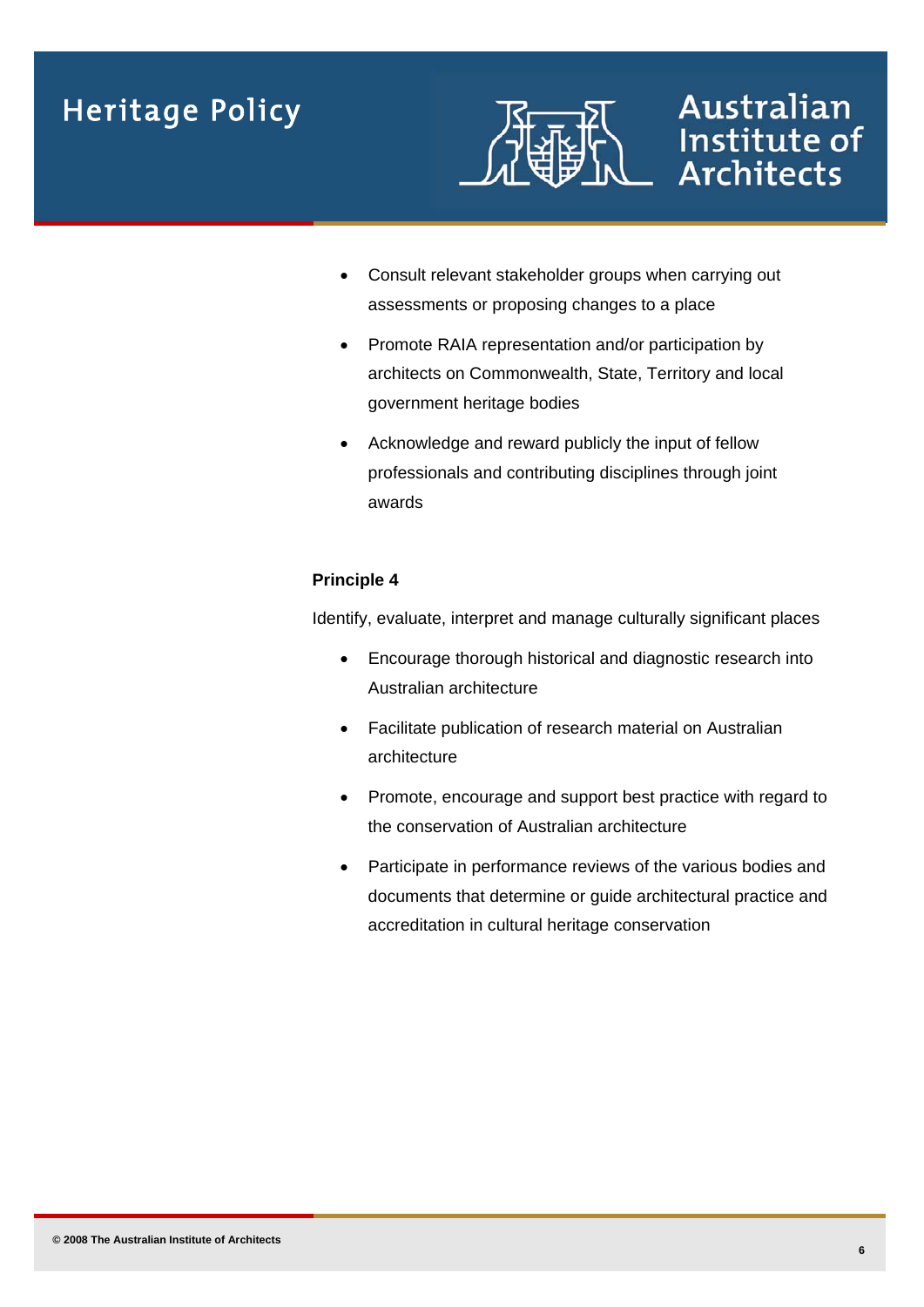

### Australian Institute of **Architects**

#### **Principle 5**

Foster high standards of practice in cultural heritage conservation and adaptive re-use work

- Promote high standards of creativity and innovation
- Promote and support the application of sound conservation principles and methodology
- Promote and support the application of appropriate technology, and traditional construction and repair techniques, in design, documentation and execution
- Promote awareness of the danger to heritage conservation of applying inappropriate technology.

### **RAIA activities and initiatives**

Following on from Principles 1-5, as previously listed in "What RAIA Members Need to do", the following RAIA initiatives and activities are set out in Principles 6 - 8

#### **Principle 6**

Encourage high standards in architectural education and development with respect to cultural heritage and conservation

- Support registers of heritage buildings and places, in particular the RAIA Register of Significant 20th+ Century Buildings, and all government registers.
- Participate in the continuing development and review of lists of significant heritage items in such registers, to ensure that they are appropriate and comprehensive in content and include the items on the RAIA lists.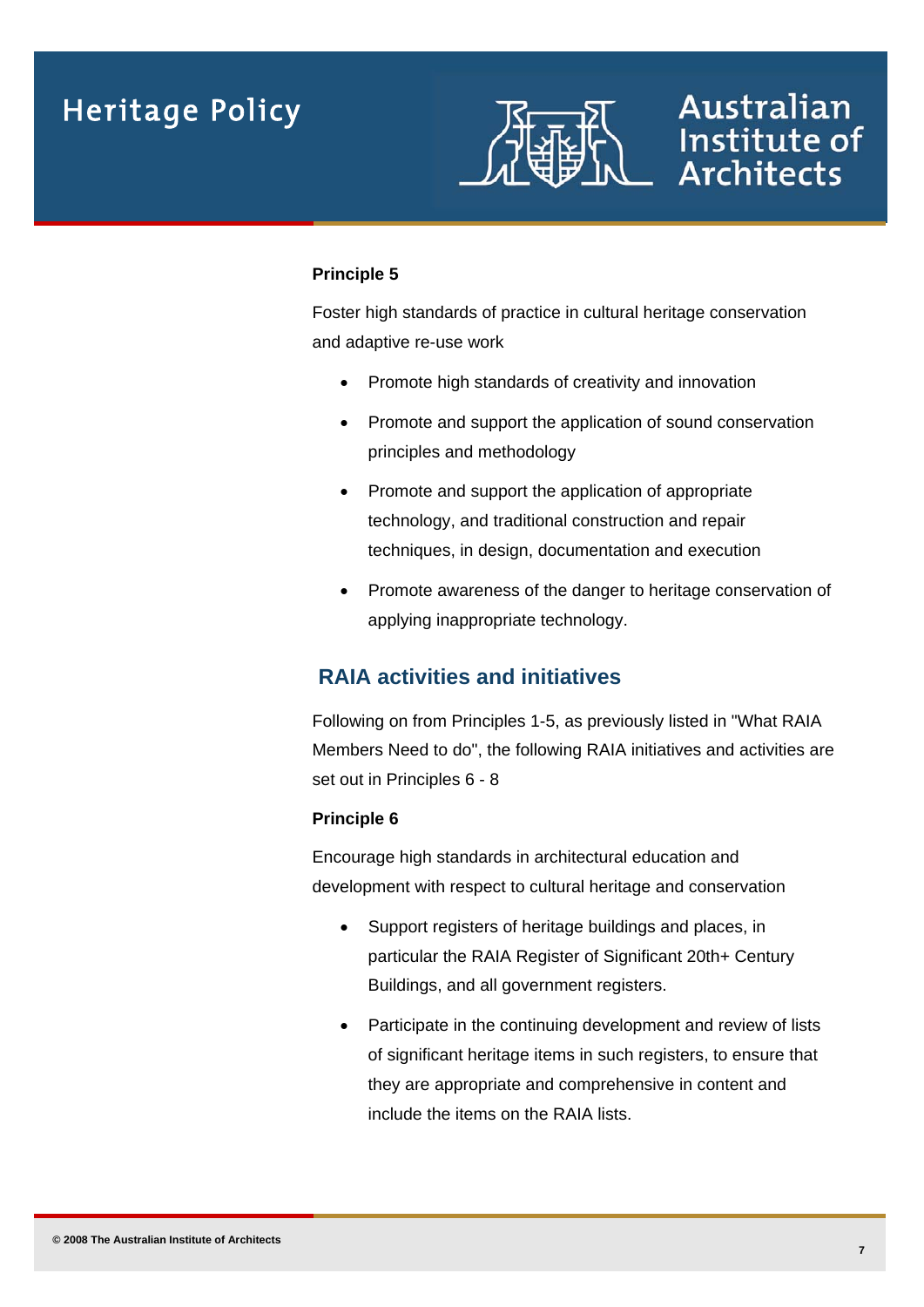

## Australian Institute of **Architects**

- Ensure that appropriately qualified and skilled architects are available to undertake cultural heritage conservation work, through appropriate undergraduate and post-graduate courses and professional development programmes. Such persons should be registered architects knowledgeable in cultural heritage conservation, and with proven design skills and construction experience.
- Ensure that the conservation of cultural heritage remains part of the core curriculum in tertiary education programmes.
- Support research into the conservation of cultural heritage in the built environment.

#### **Principle 7**

Foster design innovations and solutions compatible with conservation principles

- Broaden the Conservation category of the RAIA Awards programs to specifically align conservation, with creative innovation, though not to the detriment of conservation principles
- Review and publish successful projects which involve conservation and adaptive re-use of significant buildings and new works in significant contexts and settings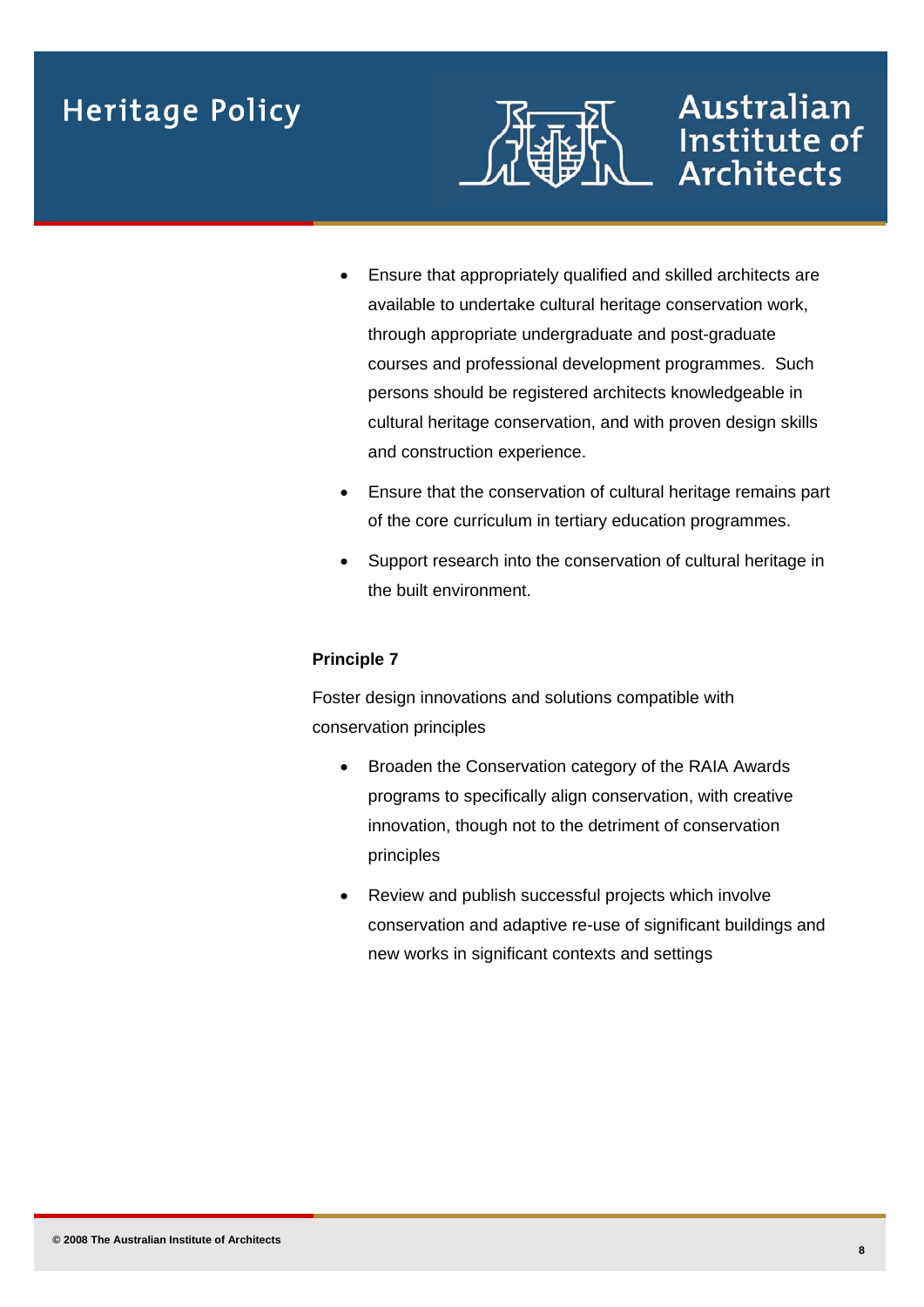

### Australian Institute of **Architects**

#### **Principle 8**

Promote awareness of cultural heritage and conservation

- Promote the Conservation category of the RAIA Awards
- Establish, publish and archive a register of all architectural awards in Australia
- Disseminate relevant information from recognised heritage bodies in Australia and overseas, in particular from UNESCO, ICOMOS, Docomomo, the International Union of Architects (UIA) and the Association for Preservation Technology International (APTI)
- Encourage architects to contribute to archives of Australian architecture
- Require annual reporting of RAIA Heritage Committees activities nationally to facilitate an overview and co-ordination

### **Further Information and Links**

The Burra Charter: Australia ICOMOS Charter for Places of Cultural Significance 1999, as well as its illustrated version, the Illustrated Burra Charter, is an important resource. (available at <http://www.icomos.org/australia>)

RAIA Heritage Criteria for [International,](http://www.architecture.com.au/policy/media/RAIA_INTERNATIONAL_HERITAGE_CRITERIA_2005.pdf) [National](http://www.architecture.com.au/policy/media/RAIA_NATIONAL_HERITAGE_CRITERIA_2005.pdf) and [State/Territory](http://www.architecture.com.au/policy/media/RAIA_State_Territory_Heritage_Criteria_2005.pdf) listings

<http://www.uia-architectes.org/> (UIA 20th Century Architectural Heritage web site) [architecture.com.au/](http://www.architecture.com.au/) (RAIA main web site and Chapter web sites) [www.icomos.org/australia](http://www.icomos.org/australia) (Australia ICOMOS web site)